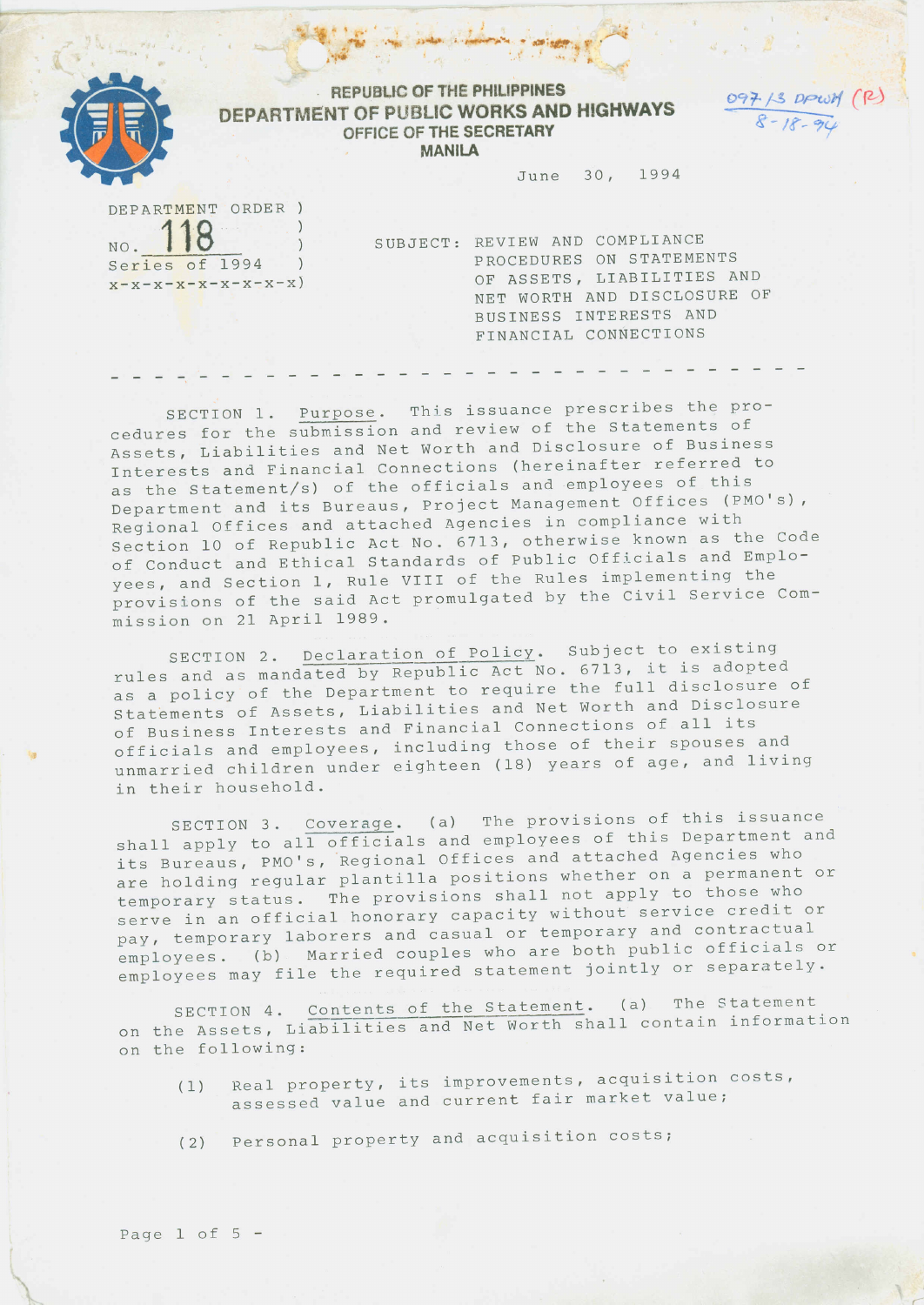- (3) All other assets, such as investments, cash on hand or in banks, stocks, bonds and the like; and
- (4) All financial liabilities, both current and long term.

(b) The Statement on Business Interests and Financial Connections shall contain information on any existing interest in,or any existing connection with, any business enterprise or entity, whether as proprietor, investor, promoter, partner, shareholder, officer, managing director, executive, creditor, lawyer, legal consultant or adviser, financial or business consultant, accountant, auditor, and the like, the names and addresses of the business enterprises or entities, the dates when such interests or connections were established, and such other details as will show the nature of the interests or connections.

SECTION 5. Form of the Statement.

- (a) The Statement of Assets, Liabilities and Net Worth and Disclosure of Business interests and financial connections shall be filed in the form (Annex "A") prescribed by the Civil Service Commission and shall be accomplished in Triplicate.
- (b) The additional data to be included in the Statement are (a) Specific date when filer first assumed office (Date of original appointment) and (b) Number of years in government service (Length of government service), to be indicated on the space expressly marked on page I of the CSC prescr ibed Form (Annex A) .
- (c) The Director of the Administrative and Manpower Management Service in the Department Proper, the Administrative Officers in the Bureaus, PMO's Regional Offices and attached Agencies' shall see to the availability of the adequate number of Statement forms at least two (2) months before April 30 every year.

SECTION 6. must be filed: When to file the Statement. The Statement

- (a) Within thirty (30) days after assumption of Office, statements of which must be reckoned as of his first day of service;
- (b) On or before April 30 of every year thereafter, Statements of which must be reckoned as of the end of the preceding year; or
- (c) Within thirty (30) days after separation from the service, statements of which must be reckoned as of his last day of office.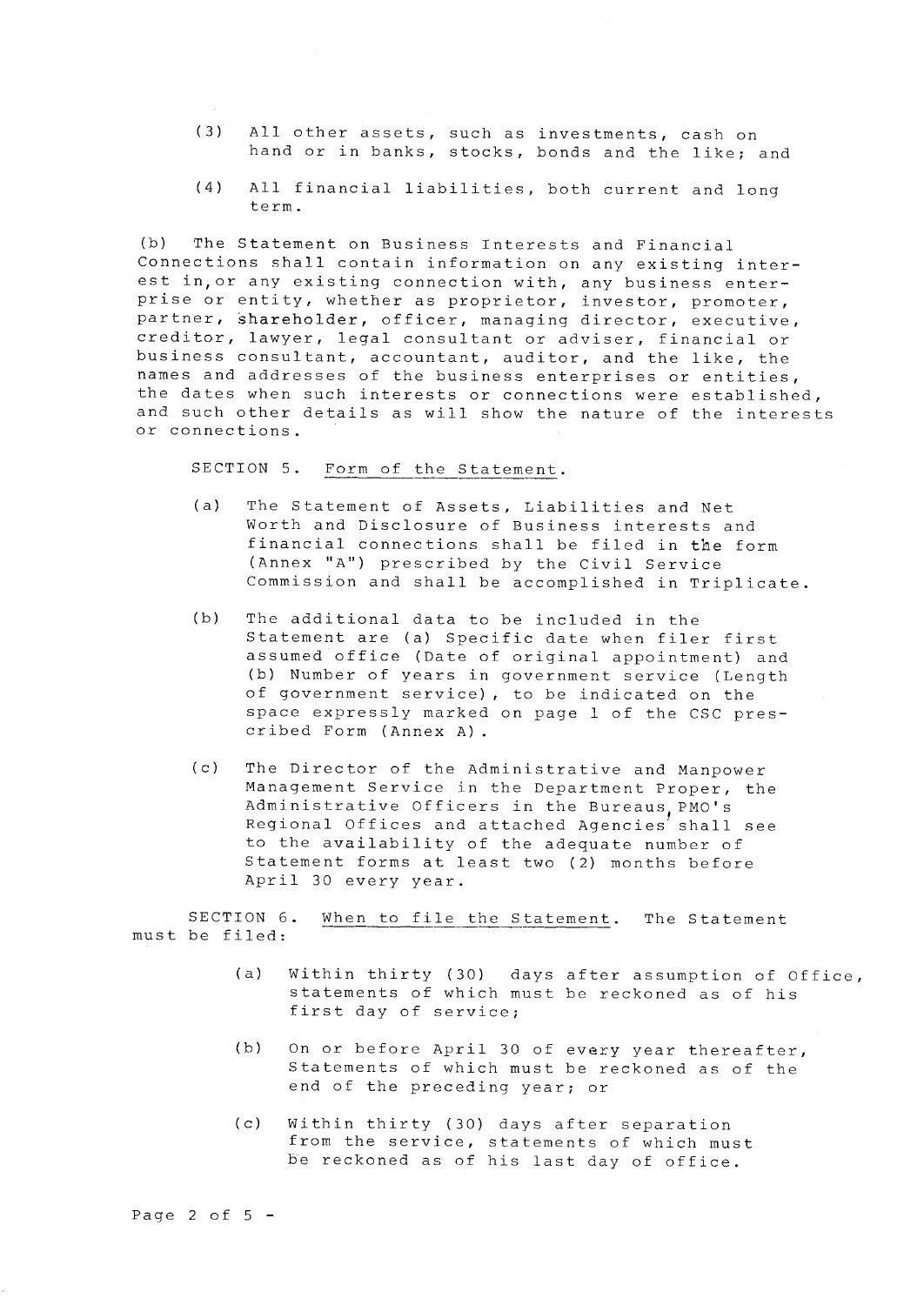SECTION 7. Filing Procedures.

(a) All presidential appointees in the Department, the non-presidential appointees in the Department Proper including the PMO's shall file their Statements with the Director, Administrative and Manpower Management Service. The non-presidential appointees in the Bureaus, Regional Offices and attached Agencies shall file their Statement with their respective Administrative Officers.

(b) In the case of attached Agencies with no Regional Offices, their officials and employees in the field offices shall file their Statements with their respective Administrative Officers in the Central Office.

SECTION **8.** Transmittal of Statements, Summary Report and Certification. The Director, Administrative and Manpower Management Service and the different Administrative Officers shall:

(a) consolidate the statements submitted to them and transmit the originals thereof to the Office of the President in the case of Presidential appointees and to their respective offices of the Civil Service Commission in the case of non-presidential appointees.

(b) prepare a Summary Report (Annex **"B")** which shall contain the following information:

- (1) Name of official/employees;
- (2) Present position and annual income;
- (3) Date of first assumption to office;
- (4) Number of years in government service; and
- (5) Assets, liabilities and net worth;

to be submitted on or before May 31 of every year to the Office of the President or those respective Civil Service Commission Offices, furnishing the duplicates to their respective Review Committees.

(c) Prepare the Certification (Annex **"C")** indicating therein the names of the officials and employees who failed to submit their respective Statements. This Certification shall be under oath, the original of which shall be submitted to the Civil Service Commission and the duplicate to the respective Review Committee of the Department.

SECTION **9.** Availability of Statements for Public inspection. Whenever needed pursuant to legal requirements, all Statements filed and submitted pursuant to this issuance shall be made available for public inspection at reasonable hours, subject to the limitations provided by law, rules and regulations, for a period of ten (10) years after receipt of the same.

Page 3 of  $5 -$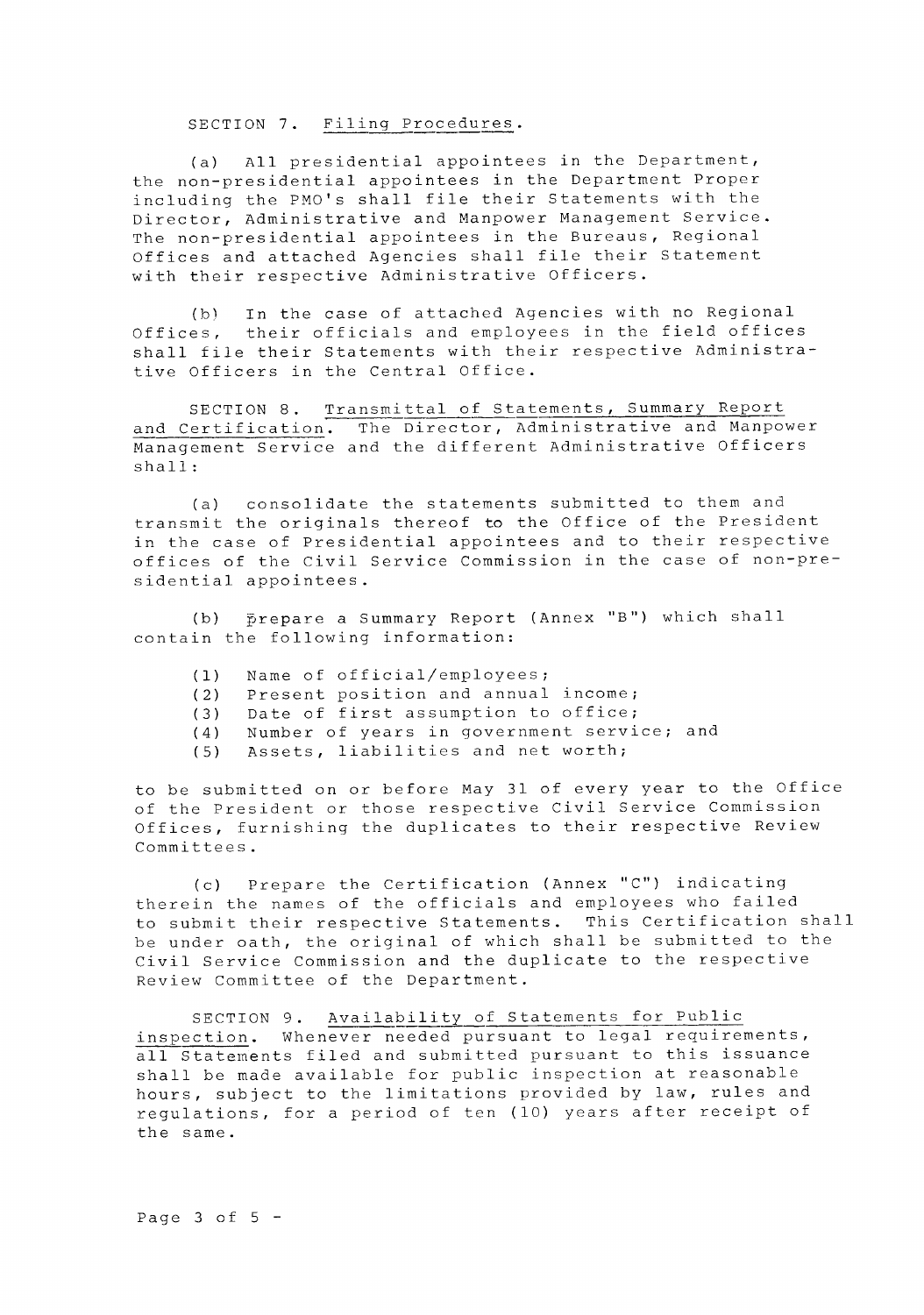SECTION **10.** Disposal of Statements. The Statements may be destroyed after a period of ten (10) years from the date of filing unless needed in an on-going investigation.

SECTION **11.** Review Committees. There is hereby created a Review Committee of three (3) members with a Lawyer from the Legal Service as Chairman, an Accountant from the Comptrollership and Financial Management Service and a Personnel Officer from the Administrative and Manpower Management Service as members thereof in the Department Proper while their respective counter parts shall constitute the Review Committees in the Bureaus, Regional Offices and attached Agencies.

## SECTION **12.** Review Procedures.

(a) The Review Committees shall conduct a complete review of all Statements submitted to it within one hundred and twenty (120) days reckoned from the final day of submission of the same.

(b) Review Committees shall separate the Statements which it deems are in proper form and have complete, accurate and correct entries from those which it believes should be further evaluated due to discrepancies and inaccuracies in the entries. Those Statements which are in proper form and have complete, accurate and correct entries shall be returned to the Director of the Administrative and Manpower Management Service (in the case of the Department Proper) or to the Administrative Officers (in the case of the Bureaus, Regional Offices and attached Agencies) for inclusion with the employment records under custody of the Records Offices.

(c) In those instances where the Committee finds the entries in the Statement incomplete, inaccurate or incorrect, the Committee shall require the filer concerned to explain, clarify or correct the said entries within thirty (30) days from receipt of the notice issued by the Committee. Where the Committee finds the explanation, clarification or correction satisfactory the Statement shall be returned to the appropriate official in accordance with the preceding subsection. Where the Committee after evaluation believes further action should be taken, it shall submit its report and recommendation to the Secretary or the agency heads, as the case may be.

SECTION **13.** Applicability of the Rules promulgated by the Civil Service Commission. The provisions of the "Rules Implementing the Code of Conduct and Ethical Standards for the Public Officials and Employees"promulgated by the Civil Service Commission on 21 April 1989 shall apply in a suppletory character to situations not covered by this issuance.